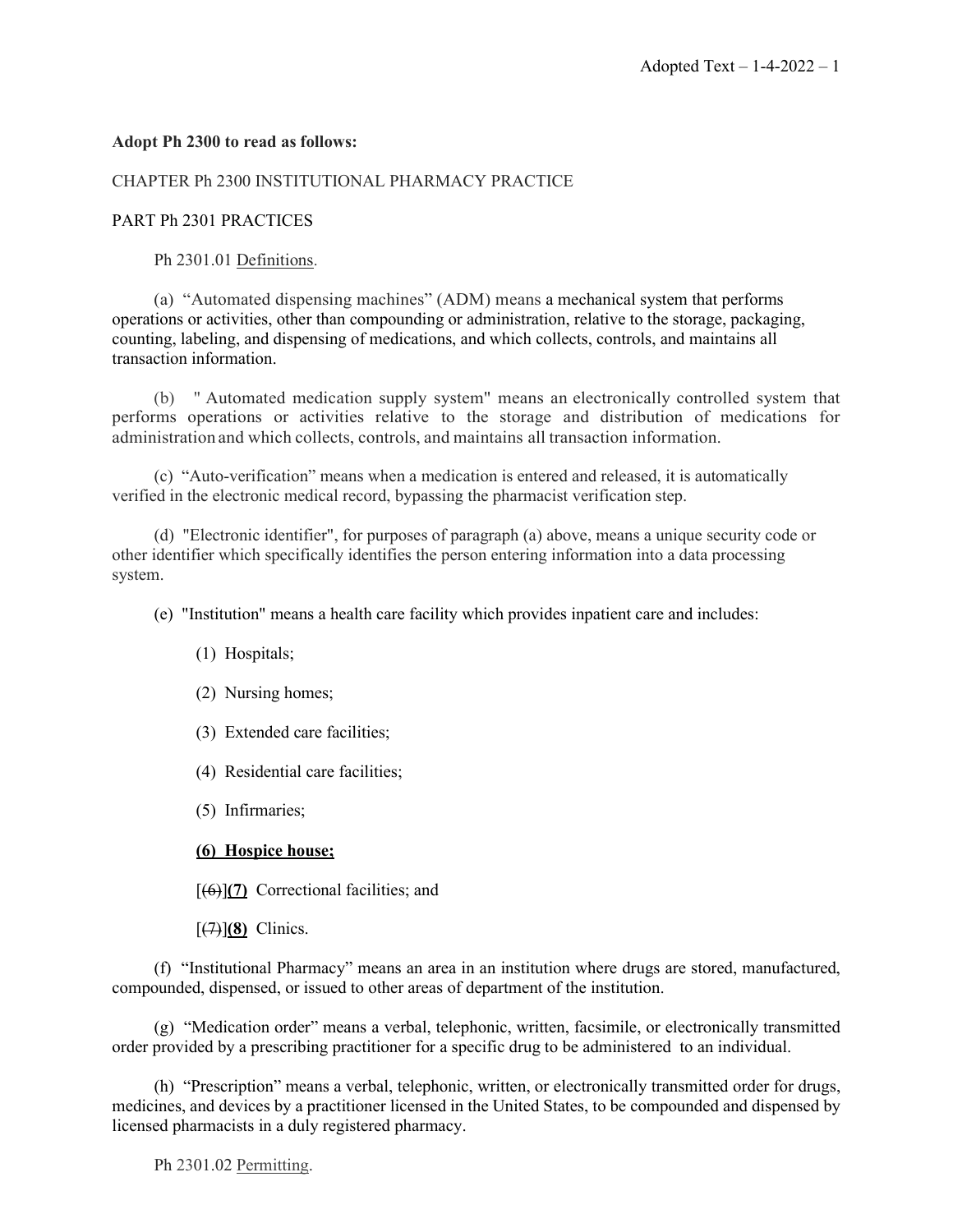(a) A pharmacy permit shall be required for each institution with an on-premise pharmacy. Such permit shall be issued to an institution, who shall be licensed in the state of New Hampshire.

(b) When an institution procures prescription drugs for its patients only on individual prescriptions for specific patients from an off-premises licensed pharmacy, the institution shall not be required to obtain a pharmacy permit.

(c) If an institution does not have a pharmacy on its premises, it may enter into an agreement with a pharmacy licensed to provide such services. Such agreement shall be in writing and shall state the policy and procedures as required by Ph 2300. A copy of the agreement shall be made available by the consultant pharmacist to the board upon request. The consultant pharmacist shall be responsible for the maintenance of all records and the compliance with state and federal laws and rules governing the practice of pharmacy.

(d) The pharmacist-in-charge and the permit holder shall be responsible for compliance with federal, and state laws related to the practice of pharmacy.

Ph 2301.03 Practice Standards.

(a) An institutional permitshall permit the pharmacy to dispense medications to the following, but is not limited to:

(1**)** In-patients of the institution;

(2) Staff or employees and their dependents, of the institution;

(3) Interim supplies of medication to outpatients in emergency situations;

- (4) Home infusion therapy to registered outpatients not requiring hospitalization; and
- (5) Registered outpatients receiving treatment in a hospital-based clinic.

(b) If a pharmacist is on the premises, outpatient prescription services may be provided by the pharmacy, on a one-time, no-refill basis, to an ambulatory care patient and any patient who is being discharged with medications related to the patient's hospitalization. Labeling for alloutpatient prescriptionsshall be accordingto RSA 318:47-a and RSA 318-B: 11.

(c) Members of the board and their agents shall inspect the pharmacy, drug room**,** or medication room and all areas or departments of the institution where drugs are stored, manufactured, compounded, dispensed**,** or distributed to ensure:

(1) That adequate drug security andstorage requirements are met;

(2) That proper records are maintained; and

(3) That the institution is in compliance with all state and federal drug and pharmacy laws and rules.

(d) Those institutions obtaining prescription drugs only on individual prescriptions for specific patients from an off-premise licensed pharmacy shall not be exempt from inspection.

(e) Each institution shall have a pharmacy and therapeutics committee or a comparable committee of its medical staff. This committee shall be composed of representatives of the medical staff and the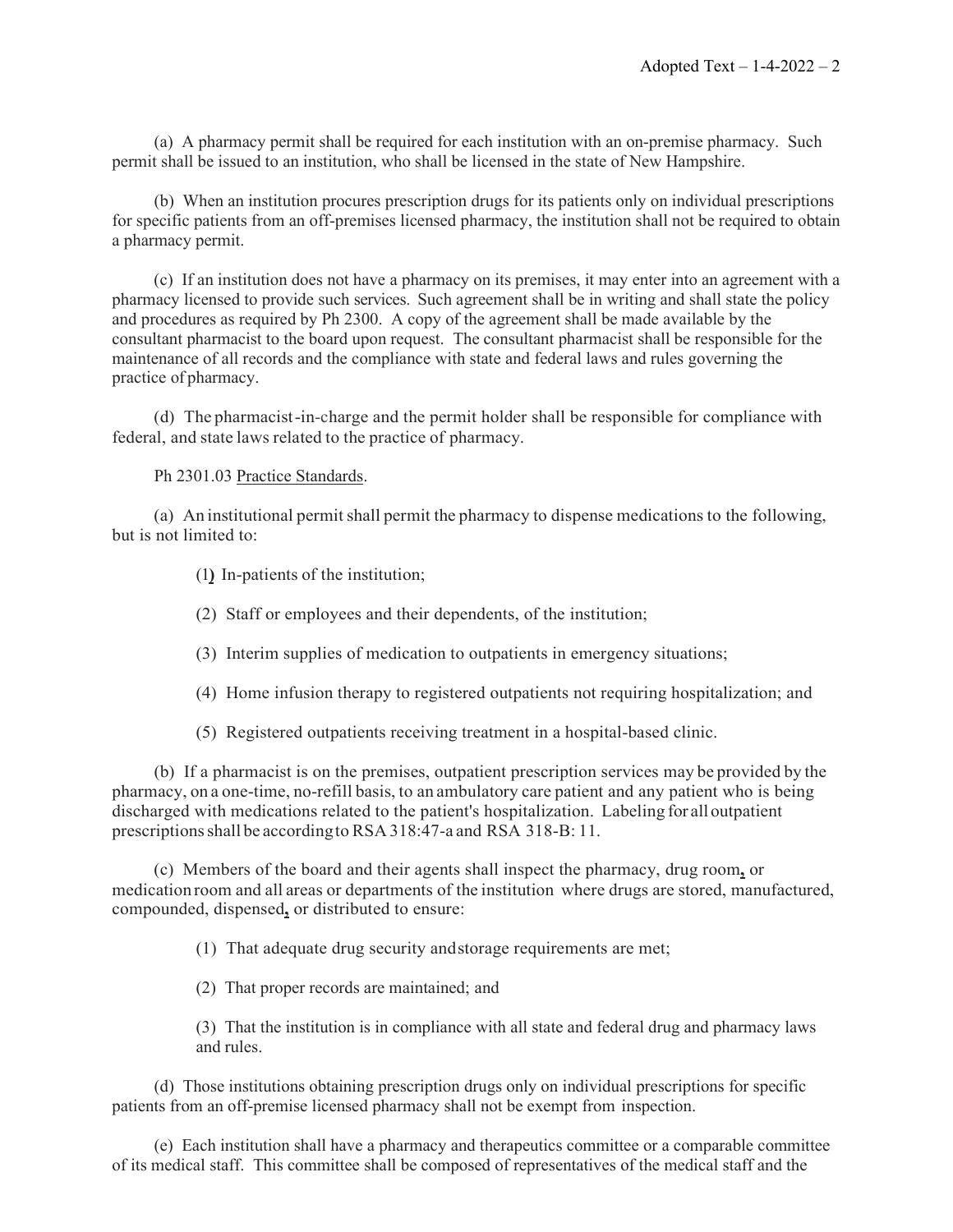pharmacist-in-charge or a licensed staff pharmacist designated by the pharmacist-in-charge, and representatives of the administrative and nursing departments. The pharmacy representative shall be a voting member of the committee**,** and the committee shall meet at least twice a year. The functions of this committee shall be to establish the written policies and procedures governing medication management, use of drugs, drug specifications, and drug distribution.

(f) The institutional pharmacy shall develop and implement clinical pharmacy practice policies and procedures which provide optimum comprehensive medication management for patients.

(g) An institutional pharmacy shall have the ability to dispense a generic ortherapeutic equivalent or bio-similar, in accordance with RSA 318:47dd, that has been approved by the pharmacy and therapeutics committee or its equivalent per Ph 2301.03(a).

(h) Pharmacists shall have the ability to initiate or modify drug therapy by approved protocol according to the institution policy. Drug therapy initiated or modified by protocol shall be documented in the medical record in accordance with the institutional policy

(i) Written policies and proceduresshall be adopted which establish the method utilized in the procurement, storage, preparation, and dispending of drugsin all areas or departments of the institution and shall be consistent with state and federal pharmacy laws and rules.

(j) Medication ordersshall be reviewed by a pharmacist before the medication isinitially dispensed or medication orders shall be reviewed by a pharmacist within 24 hours except when:

> (1) A licensed independent practitioner controls the ordering, preparation, and administration of medications;

- (2) In emergencies;
- (3) When a pharmacist is temporarily unavailable;
- (4) By auto-verification by policy;
- (5) Those that are for distribution of drugs for floor stock; or
- (6) When distributed by the ADC.

(k) The review of medication orders may include, but shall not limited to the following:

- (1) Over-utilization or under-utilization;
- (2) Therapeutic duplication;
- (3) Drug-disease contraindication;
- (4) Drug-drug interactions;
- (5) Incorrect drug dosage or duration of drug treatment;
- (6) Drug-allergy interactions; and
- (7) Clinical abuse ormisuse.
- (l) Upon recognizing a clinical problem, the pharmacist shall take steps to avoid or correct the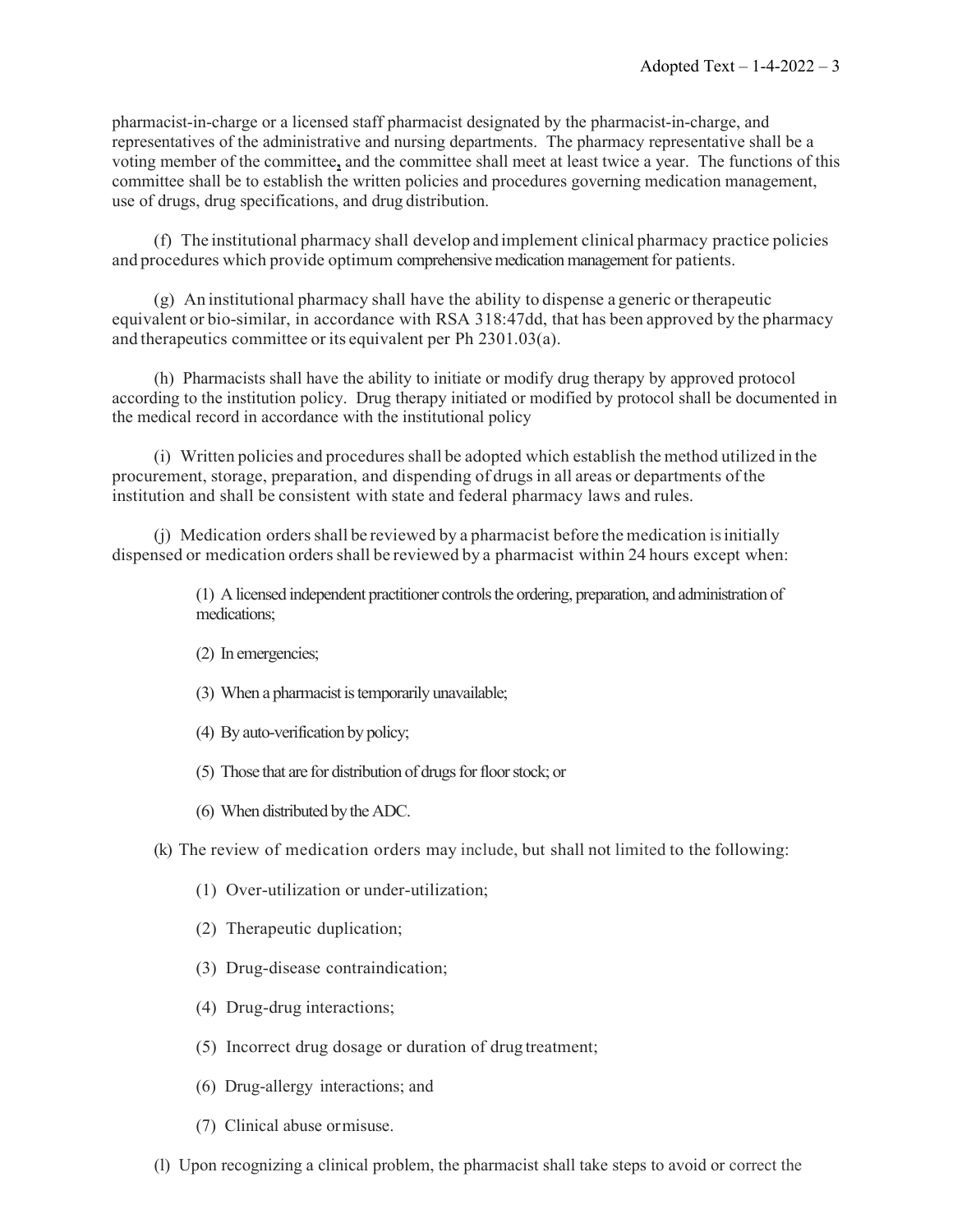problem.

Ph 2301.04 Environment. The institutional pharmacy environment shall be detailed in the institution's policies and procedures and shall include at the minimum the following:

(a) How the institution will be enclosed and lockable and how the alarm is to be engaged when not open 24 hours a day;

(b) How the institution shall have adequate space necessary for the storage, compounding, labeling, dispensing, and sterile preparation of drugs prepared in the pharmacy;

(c) How the institution is to be arranged and kept clean and in an orderly fashion;

(d) How the institution designates the sinks with hot and cold running water which are available to all pharmacy personnel;

(e) The institutions locked storage system used for all controlled substances;

(f) The institutions designated areas for the storage of flammable and caustic materials and how such areas shall meet the requirements set by local and state fire laws; and

(g) Describes designated areas for the preparation of sterile products if sterile products are prepared.

Ph 2301.05 Drug Security. The institution drug security protocols shall be detailed in the institution's policies and procedures and shall include, but not be limited to, the following:

(a) Drugsstored in any area or department of the facility shall be labeled and keptsecure and shall be accessible only to authorized personnel;

(b) When controlled drugs are stored in authorized areas other than in the pharmacy, special locked storage for all controlled substances requiring additional security shall be used;

(c) When using an automated medication supply system, a secure system shall be developed to assign, discontinue, or change personnel access codes;

(d) The institution shall have a pharmacy labeling, inspection, and inventory management system that ensures that outdated, mislabeled, or otherwise unusable medications shall not be available for patient use. Inspections by the institutional pharmacy shall be periodically performed but, at a minimum, no less than every 90 days; and

(e) A retrievable record of each inspection specified in (d) above shall be maintained in the pharmacy for at least 2 years and shall be available to the board upon request;

(f) Significant controlled drug losses shall be reported to the pharmacy within 24 hours and resolved within 72 hours. If the drug is determined to be missing or unaccounted for, it shall be reported to the board and DEA as specified by 21 CFR § 1301.76-b.

(g) A pharmacy shall consider a controlled drug loss to be significant when:

(1) The percentage of dosage units of a specific drug exceeds 2% of monthly dispensing volume; or

(2) Fifteen or more dosage units are not accounted for.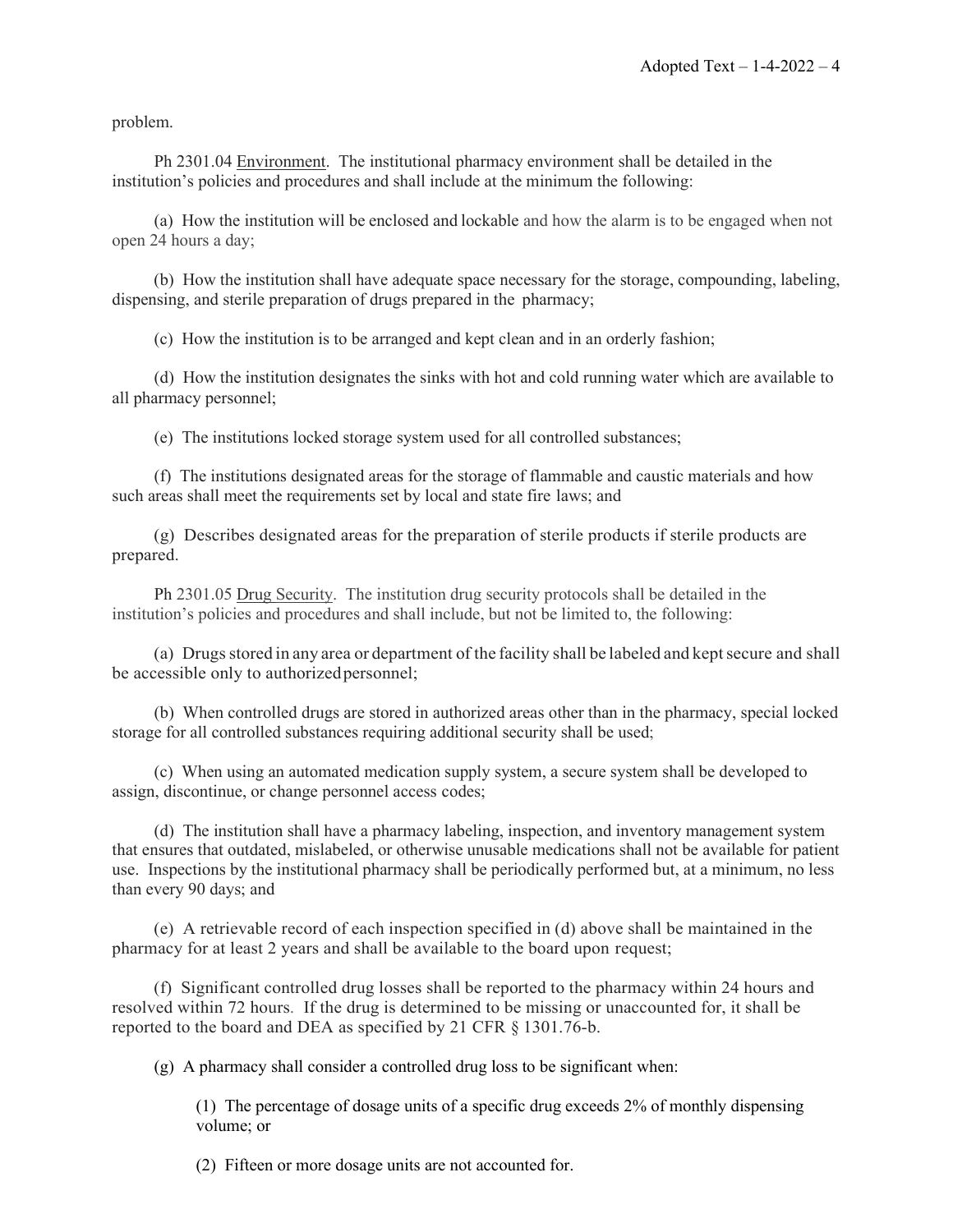(h) The written report referenced in (a) shall contain at least the following:

(1) Date of discovery;

- (2) Identity of the person making the discovery;
- (3) Name and location of the pharmacy from which the drug is missing;
- (4) Name, strength, dosage form, NDC**,** and quantity of the missing drug(s); and
- (5) Cause of the controlled drug loss as determined by the investigation.

### Ph 2301.06 Access to the Pharmacy.

(a) Only a pharmacist shall open and close the pharmacy for dispensing. The pharmacistin-charge of each institutional pharmacy shall establish written policies identifying specific situations when authorized personnel may be present in the pharmacy in the absence of a licensed pharmacist.

(b) In the absence of a pharmacist and in accordance with RSA 318:38, I, registered nurses, designated for this purpose by the pharmacist-in-charge, may obtain from the pharmacy or night cabinet such drugs as needed in an emergency when these drugs are not available in floor stock supplies, as follows:

(1) The authorized nurse may enter the pharmacy area and remove the following:

a. A drug in its original container or a drug prepackaged for use within the facility subject to these rules; or

b. An emergency supply of a drug from the original container to be administered to a specific patient.

(2) The authorized nurse shall document the physician's medication order using a suitable form recording the following:

- a. Name and strength of the drug taken;
- b. Dosage form taken;
- c. Quantity taken;
- d. Time and date of withdrawal;
- e. Patient name and location, where applicable; and
- f. Nurse's signature.

(3) The nurse shall identify the bulk container from which the medication was taken or a representative sample of the unit-dose medication. In the event that a representative sample of a medication is not available to be left, then a photocopy of the label of the medication shall be acceptable.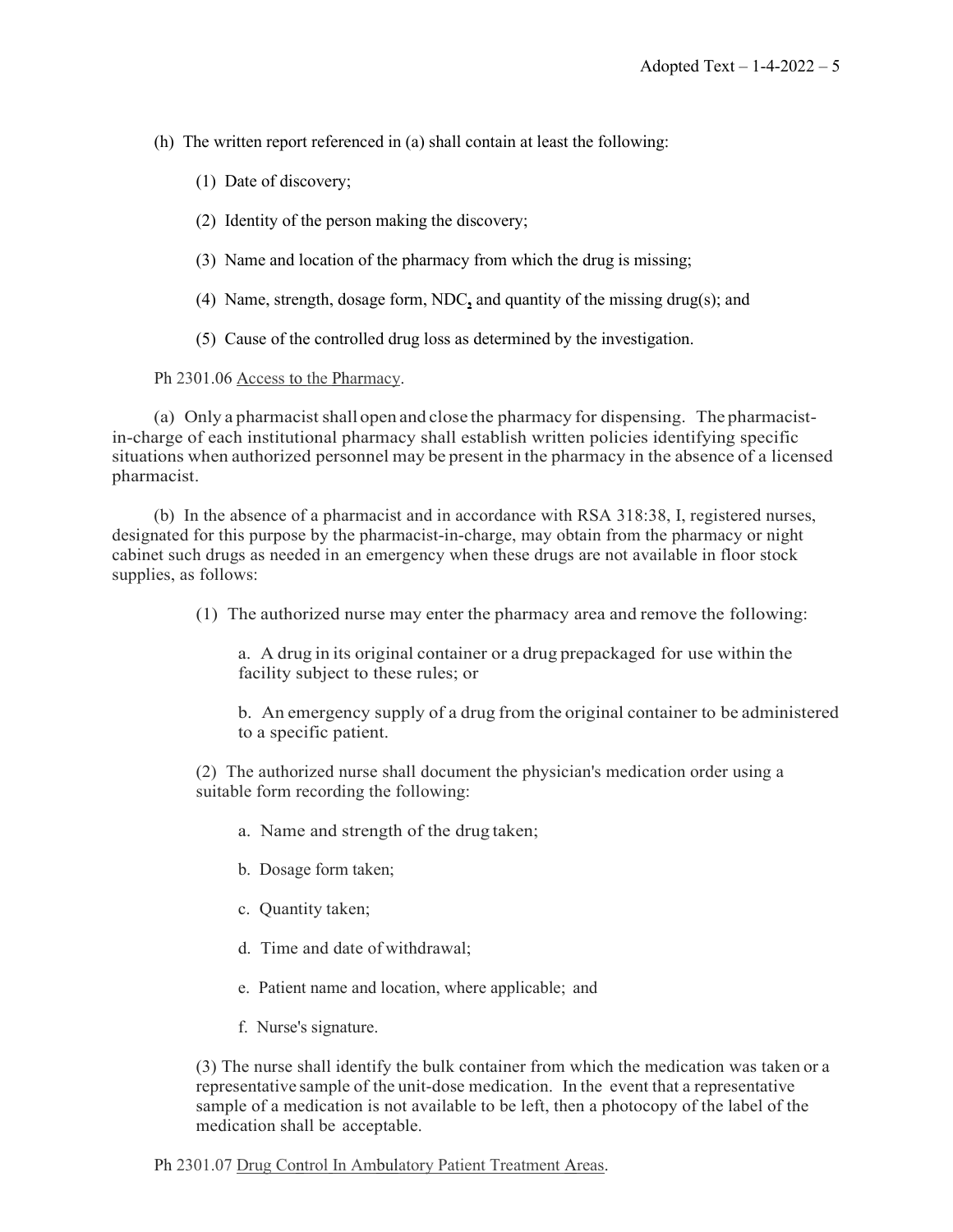(a) In the ambulatory patient treatment areas, a practitioner authorized under under any other law of the state of New Hampshire may dispense drugs for the immediate needs of the patient, with no more than a maximum of a 72-hour supply, except:

(1) For Schedule II-IV controlled substances, a maximum of 48-hour supply; or

(2) Multi-dose forms of drugs such as, but not limited to, inhalers or epi-pens.

(b) If a licensed pharmacist is on the premises, that pharmacist may fill one-time, full amount, non-refillable prescriptions for patients for medications related to the ambulatory patient treatment visit.

(c) A readily retrievable record shall be made of all dispensing of controlled drugsin the ambulatory patient area ambulatory patient area and contain the following:

(1) Name and address ofthe patient;

- (2) Name of the medical practitioner;
- (3) Name, strength, and quantity of the drug(s);
- (4) Date of administration or dispensing; and

(5) Signature or electronic identifier, as defined in Ph 2301.0l(b), of the agent removing the drug(s) from the inventory.

Ph 2301.08 Investigational Drugs. lnvestigationa1 drugs for research shall be used only under the authority of the principal investigator. Such drugs shall be controlled by the pharmacy and shall be labeled according to the research protocols. The principal investigator shall provide essential information on such drugs to the current treatmentteam.

Ph 2301.09 Purchase of Drugs.

(a) The pharmacist-in-charge, with the consent of the institution's pharmacy and therapeutics committee or comparable committee of its medical staff, shall be responsible for the quality of all drugs, biologicals, and pharmaceutical chemicals.

(b) Drugs including, but not limited to, radiopharmaceuticals, blood products,radiopaque media, biologicals, pharmaceutical chemicals, intravenous and irrigation drugs, andmedical devices may be exempted from the approval and control of the pharmacist-in-charge by the institution's pharmacy and therapeutics committee or a comparable committee.